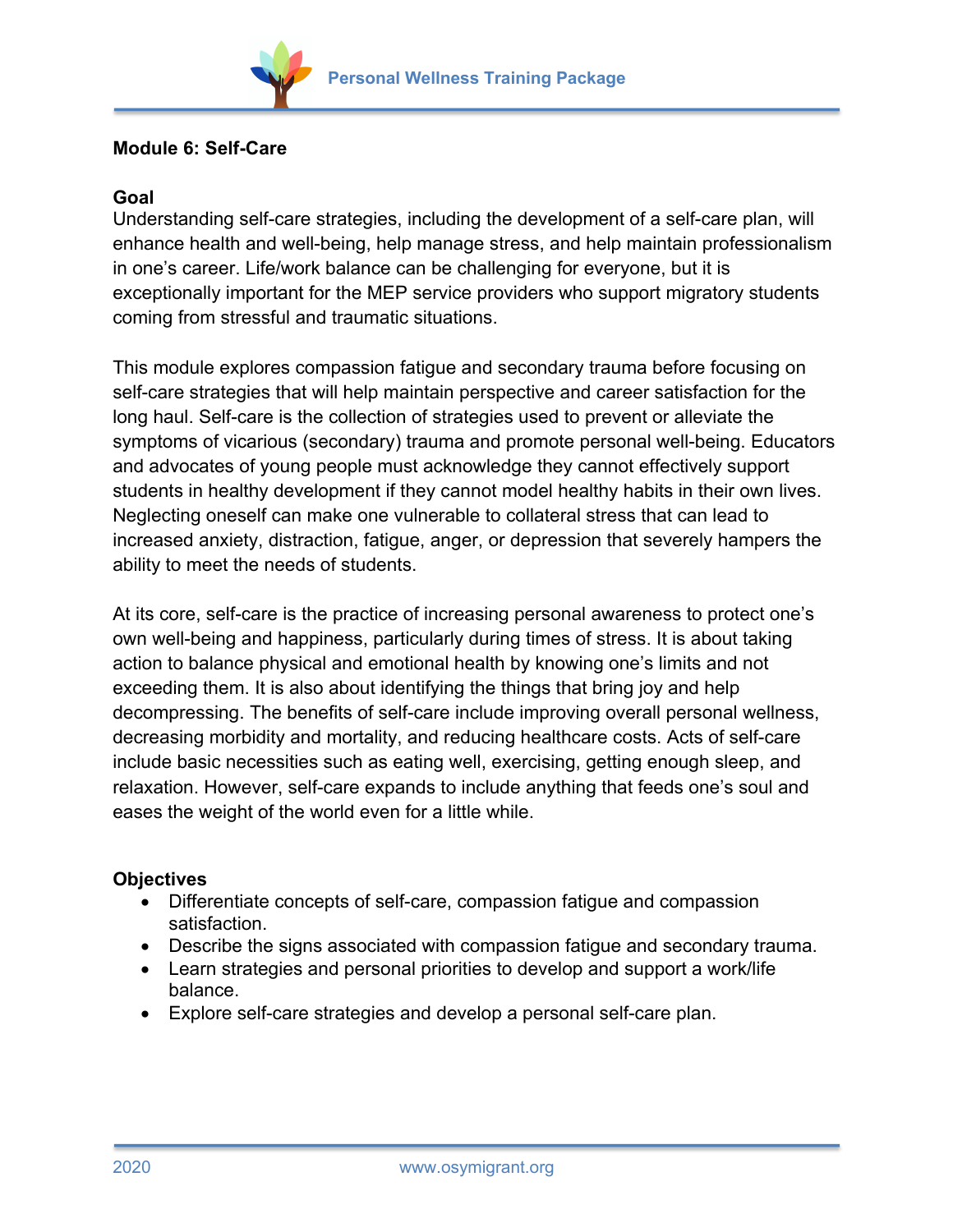

## **What to Know Before Presenting the Self-Care PowerPoint**

1. Introduce the concepts of compassion fatigue and compassion satisfaction and reinforce the need for self-care.

Compassion fatigue is the emotional, behavioral, and cognitive changes one may experience related to indirect exposure to the trauma of others. It is also referred to as vicarious or secondary traumatic stress. In contrast, compassion satisfaction is the positive balance and satisfaction that makes one feel energized in the work as a service provider supporting students.

2. Identify ways to maintain positivity throughout the day.

Examples of positivity may include increasing one's positive attitude towards those with whom one works, increasing resources to manage stress, and increasing self-care by finding inspiration and happiness in life and work.

3. Discuss organizational self-care.

Organizations can facilitate an emphasis on self-care for service providers in terms of caseloads, supervision, and providing an overall friendly and supportive working environment. Many organizations are improving their policies, procedures, practices, and social and physical environments to reflect the core principles and values of a trauma-informed care organization.

4. Stress that it is important to prioritize oneself throughout the journey of work/life balance.

It is vital to understand that we must first take care of ourselves in order to effectively help others. To avoid burnout, managing self-care is a key responsibility to maintain one's own happiness, physical health, and mental health. It requires conscious planning and follow-through to include time in the day to attend to one's own needs. Setting that time as a priority will make a difference in the work of a service provider. *"Self-care means giving the world the best of you, instead of what's left of you." (Katie Reed).*